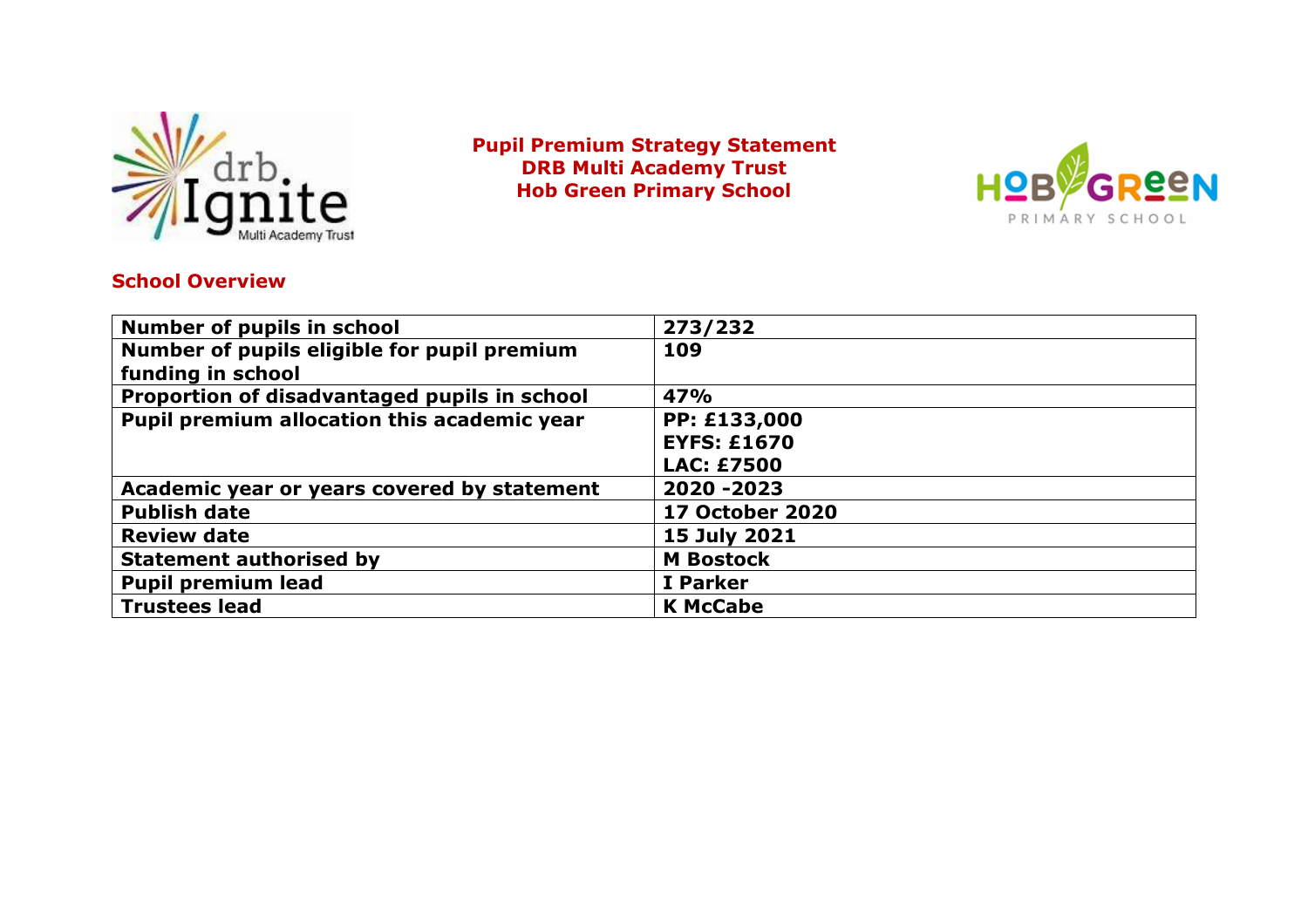## **Disadvantaged pupil progress scores for last academic year (2019)**

| <b>Subject</b>     | Pupil Progress (school) | <b>Pupil Progress (National</b><br>Non Pupil Premium) | <b>Pupil Progress (National</b><br>Pupil Premium) |
|--------------------|-------------------------|-------------------------------------------------------|---------------------------------------------------|
| <b>Reading</b>     | $-4.8$                  | 0.3                                                   | $-0.6$                                            |
| Writing            | $-2.1$                  | 0.3                                                   | $-0.5$                                            |
| <b>Mathematics</b> | $-2.5$                  | 0.4                                                   | $-0.7$                                            |

### **Disadvantaged pupil performance overview for last academic year**

| Subject(s)                                | Performance (school) | Performance       | Performance   |
|-------------------------------------------|----------------------|-------------------|---------------|
|                                           |                      | (National Non-PP) | (National PP) |
| <b>Reading Expected Standard at KS2</b>   | 35%                  | 78%               | 62%           |
| <b>Reading Higher Standard at KS2</b>     | 6%                   | 31%               | 17%           |
| <b>Writing Expected Standard at KS2</b>   | 53%                  | 83%               | 68%           |
| <b>Writing Higher Standard at KS2</b>     | 6%                   | 24%               | 11%           |
| <b>Mathematics Expected Standard at</b>   | 47%                  | 84%               | 67%           |
| KS <sub>2</sub>                           |                      |                   |               |
| <b>Mathematics Higher Standard at KS2</b> | $0\%$                | 31%               | 16%           |
| <b>RWM Combined Expected Standard at</b>  | 29%                  | 71%               | 51%           |
| KS <sub>2</sub>                           |                      |                   |               |
| <b>RWM Combined Higher Standard at</b>    | 0%                   | 5%                | 13%           |
| KS <sub>2</sub>                           |                      |                   |               |
| <b>Phonics Year 1</b>                     | 67%                  | 83%               | 68%           |
| <b>EYFS</b>                               | 50%                  | 73%               | 55%           |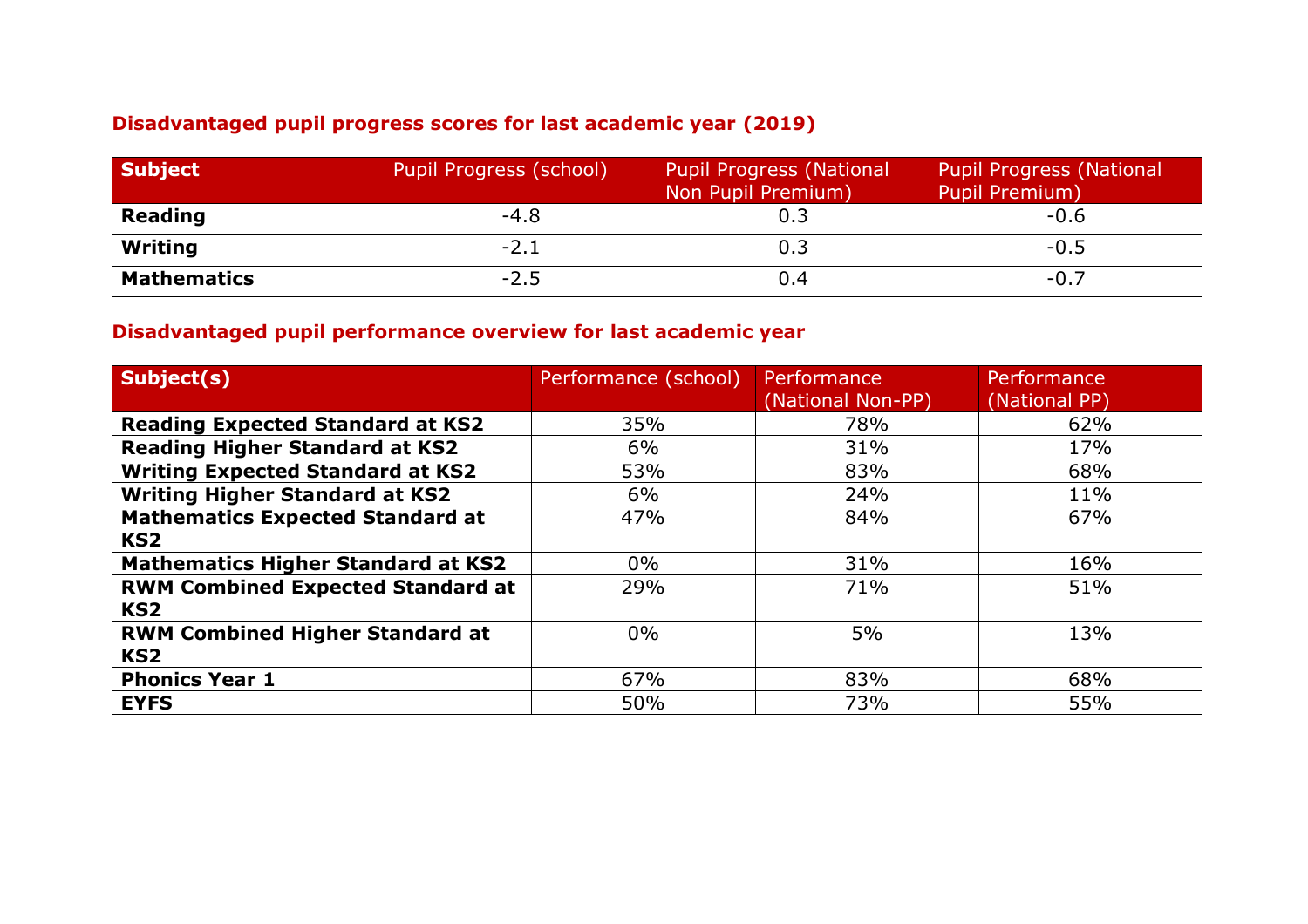### **Strategy aims for disadvantaged pupils**

### **Priority 1**

**All pupils achieve the highest standard of educational outcomes regardless of circumstance or background.** 

#### **Priority 2**

**A rich and engaging curriculum builds clearly on the knowledge and skills pupils need to succeed.** 

#### **Priority 3**

**Research from, for example, The Education Endowment Fund and the Sutton Trust will be used alongside drb schools Trust wide evaluation of the impact of the Pupil Premium fund to inform and develop our provision for disadvantaged pupils.**

| <b>Barriers to</b> | Impact of COVID 19 school closure on academic achievement and pupils' mental<br>$\bullet$                                                                                                                                                                                                                                                                                     |
|--------------------|-------------------------------------------------------------------------------------------------------------------------------------------------------------------------------------------------------------------------------------------------------------------------------------------------------------------------------------------------------------------------------|
| learning these     | health.                                                                                                                                                                                                                                                                                                                                                                       |
| priorities address | Poor language and comprehension skills on entry to school, particularly in relation to<br>vocabulary, impacting on pupil achievement in speaking, listening and reading.<br>• Complex family needs contributing to reduced behaviour for learning for many<br>disadvantaged learners.<br>There is a higher rate of persistent absence and late arrivals amongst disadvantaged |
|                    | children.                                                                                                                                                                                                                                                                                                                                                                     |
|                    | • Some parents find it hard to provide support for their child's learning at home,<br>particularly around reading.                                                                                                                                                                                                                                                            |
|                    | Poor arithmetic skills.                                                                                                                                                                                                                                                                                                                                                       |
|                    | • Some children have limited enrichment experiences and understanding of the wider<br>world required to facilitate making links in learning - cultural capital deficit.                                                                                                                                                                                                       |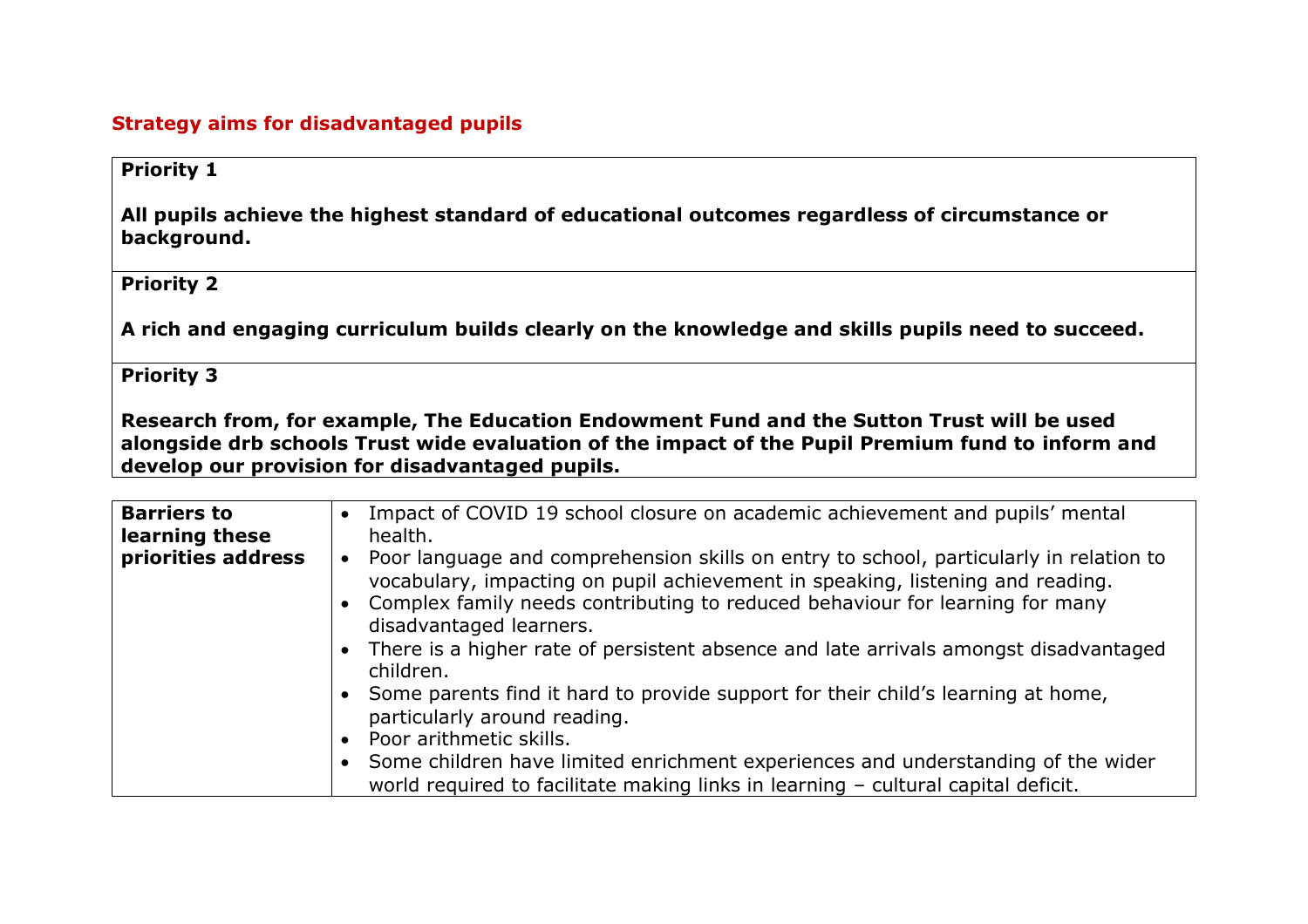| • Some families have a lack of access to technology to fully engage in remote learning |
|----------------------------------------------------------------------------------------|
| during the COVID-19 pandemic.                                                          |
| • Some parents do not wish to engage with the school.                                  |
| • Some parents do not wish to engage with external agencies.                           |
|                                                                                        |

## **Targeted outcomes**

| <b>Aim</b>                                          | <b>Target</b>                                                                                               | <b>Target Date</b> |
|-----------------------------------------------------|-------------------------------------------------------------------------------------------------------------|--------------------|
| <b>Attainment and Progress in</b><br><b>Reading</b> | Attainment at least in line with<br>national outcomes. Progress in line<br>national average outcomes in KS2 | <b>July 2021</b>   |
| <b>Attainment and Progress in</b>                   | Attainment at least in line with                                                                            | <b>July 2021</b>   |
| Writing                                             | national outcomes. Progress in line                                                                         |                    |
|                                                     | national average outcomes in KS2                                                                            |                    |
| <b>Attainment and Progress in</b>                   | Attainment at least in line with                                                                            | <b>July 2021</b>   |
| <b>Mathematics</b>                                  | national outcomes. Progress in line                                                                         |                    |
|                                                     | national average outcomes in KS2                                                                            |                    |
| <b>Phonics</b>                                      | Attainment at least in line with                                                                            | <b>July 2021</b>   |
|                                                     | national outcomes.                                                                                          |                    |
| <b>Other</b>                                        | In EYFS, disadvantaged pupils                                                                               | <b>July 2021</b>   |
|                                                     | achieve in line with all pupils                                                                             |                    |
|                                                     | nationally.                                                                                                 |                    |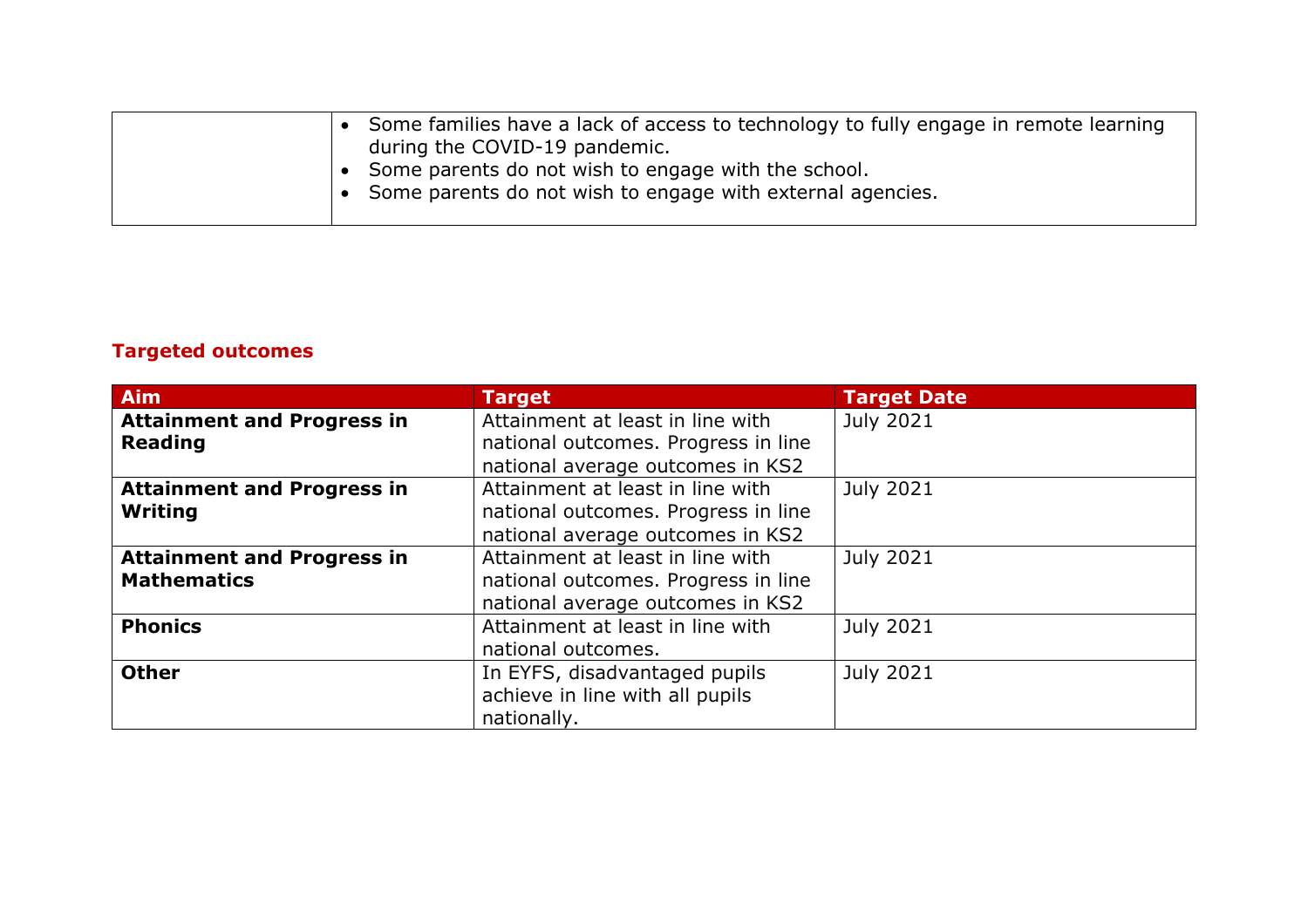## **Teaching**

| <b>Measure</b>                 | <b>Actions</b>                                                                                                                                                                                                                                                                                                                                                                                                                                                                                                                                                                                                                                                                                                                                                                                                                                                                                                                                 |
|--------------------------------|------------------------------------------------------------------------------------------------------------------------------------------------------------------------------------------------------------------------------------------------------------------------------------------------------------------------------------------------------------------------------------------------------------------------------------------------------------------------------------------------------------------------------------------------------------------------------------------------------------------------------------------------------------------------------------------------------------------------------------------------------------------------------------------------------------------------------------------------------------------------------------------------------------------------------------------------|
| <b>Priority 1</b>              | Leaders to focus on improving teaching and learning through support,<br>coaching, team teaching and robust monitoring procedures to ensure that all                                                                                                                                                                                                                                                                                                                                                                                                                                                                                                                                                                                                                                                                                                                                                                                            |
| <b>Improving Quality First</b> | teachers have a clear understanding of the expectations of high-quality                                                                                                                                                                                                                                                                                                                                                                                                                                                                                                                                                                                                                                                                                                                                                                                                                                                                        |
| <b>Teaching</b>                | teaching and learning needed to improve outcomes for all. Leaders to<br>support staff or provide training to develop teaching and learning across<br>school. A structured monitoring cycle will ensure that areas for development<br>are identified and support or training are put in place.<br>To continually improve the quality of teaching and learning so that pupils<br>develop skills and knowledge they need to succeed in life, with a focus on<br>disadvantaged.<br>Further develop use of formative and summative assessment, ensuring it has<br>maximum impact on individual pupil achievement across the curriculum.<br>Pupil progress meetings are held to monitor progress and attainment.<br>Ensure staff have in depth subject knowledge across the curriculum so that<br>learning is effectively adapted to meet individual needs and so build their<br>skills and understanding, enabling rapid progress of disadvantaged. |
|                                | Ensure that secure effective pedagogy meets individual pupil needs.<br>$\bullet$<br>Ensure all staff involved in teaching phonics have received high-quality CPD                                                                                                                                                                                                                                                                                                                                                                                                                                                                                                                                                                                                                                                                                                                                                                               |
|                                | to deliver the phonics scheme effectively.                                                                                                                                                                                                                                                                                                                                                                                                                                                                                                                                                                                                                                                                                                                                                                                                                                                                                                     |
|                                | Whole class phonics lessons and interventions are taught by a highly trained<br>qualified teacher. EEF: Qualified teachers tend to get better results when                                                                                                                                                                                                                                                                                                                                                                                                                                                                                                                                                                                                                                                                                                                                                                                     |
|                                | delivering phonics interventions (up to twice the effectiveness of other staff),                                                                                                                                                                                                                                                                                                                                                                                                                                                                                                                                                                                                                                                                                                                                                                                                                                                               |
|                                | indicating that pedagogical expertise is a key component of successful<br>teaching of early reading.                                                                                                                                                                                                                                                                                                                                                                                                                                                                                                                                                                                                                                                                                                                                                                                                                                           |
|                                | Early Reading Leader ensures QFT of phonics for all pupils in need                                                                                                                                                                                                                                                                                                                                                                                                                                                                                                                                                                                                                                                                                                                                                                                                                                                                             |
|                                | throughout the school. EEF: Phonics approaches have been consistently                                                                                                                                                                                                                                                                                                                                                                                                                                                                                                                                                                                                                                                                                                                                                                                                                                                                          |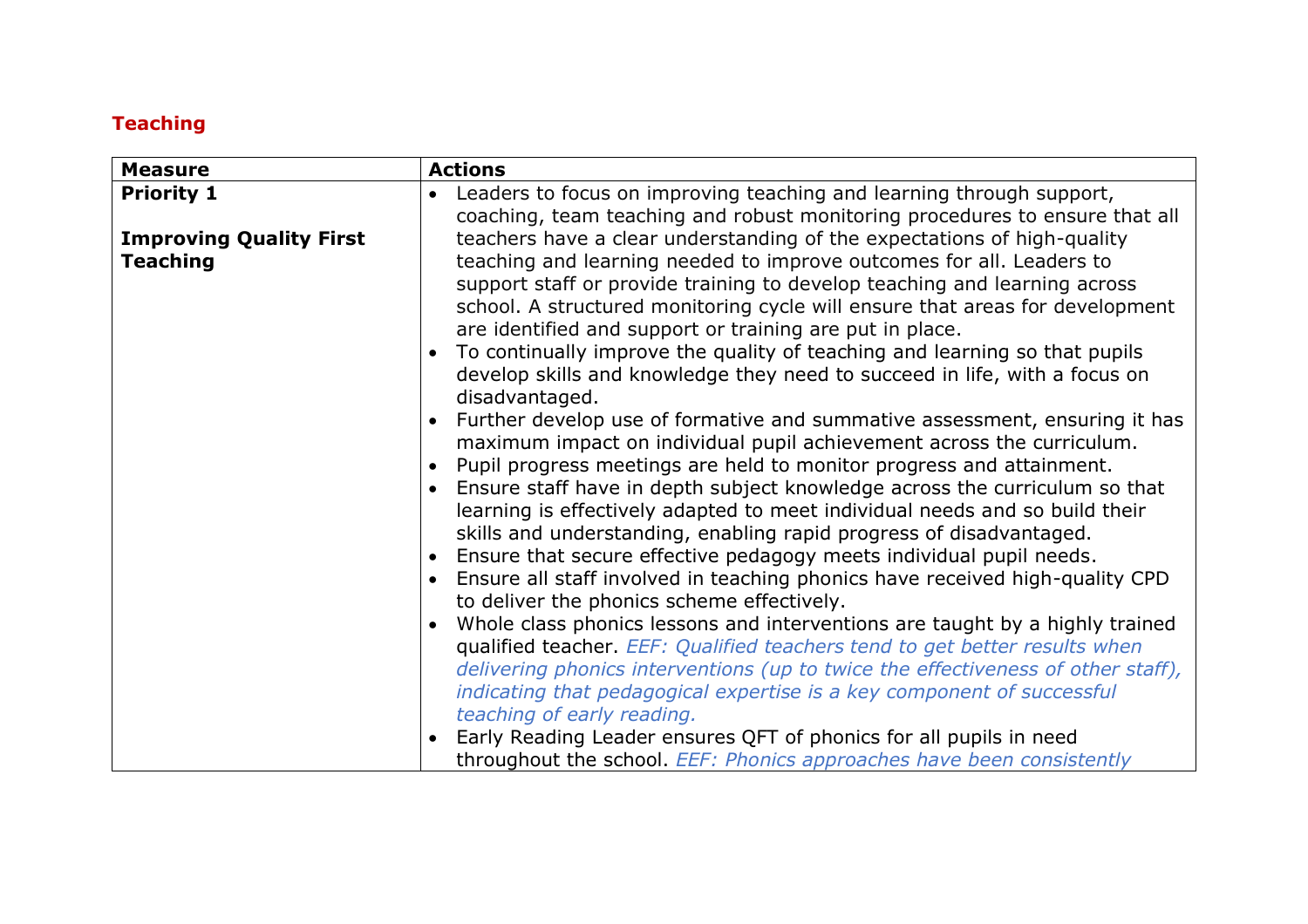|                                                                                                                  | found to be effective in supporting younger readers to master the basics of<br>reading (+4 months).<br>Reading to be central to the implementation of the wider curriculum and<br>underpins all learning.<br>All stakeholders to engage in the Reading for Pleasure project.<br>All pupils benefit from high quality and meaningful written and oral feedback<br>EEF: Feedback studies tend to show very high effects on learning (+8)<br>months).<br>The Accelerated Reader reading scheme is monitored and additional books<br>purchased in order to ensure a varied selection of books is available to<br>readers at all levels. EEF: Successful reading comprehension approaches<br>allow activities to be carefully tailored to pupils' reading capabilities, and<br>involve activities and texts that provide an effective, but not overwhelming,<br>challenge (+6 months).<br>Metacognitive and self-regulation strategies to be integral to all aspects of<br>QFT. All staff to receive CPD to inform daily metacognitive processes (e.g.<br>success criteria, self-assessment) and further develop and embed the<br>existing learning review process for target setting. EEF: Metacognition and<br>self-regulation approaches have consistently high levels of impact. The<br>evidence indicates that teaching these strategies can be particularly effective<br>for low achieving and older pupils (+7 months) |
|------------------------------------------------------------------------------------------------------------------|--------------------------------------------------------------------------------------------------------------------------------------------------------------------------------------------------------------------------------------------------------------------------------------------------------------------------------------------------------------------------------------------------------------------------------------------------------------------------------------------------------------------------------------------------------------------------------------------------------------------------------------------------------------------------------------------------------------------------------------------------------------------------------------------------------------------------------------------------------------------------------------------------------------------------------------------------------------------------------------------------------------------------------------------------------------------------------------------------------------------------------------------------------------------------------------------------------------------------------------------------------------------------------------------------------------------------------------------------------------------------------------------------------------------------|
| <b>Priority 2</b><br><b>Rapidly address low</b><br>attainment in<br>communication on entry to<br>school in EYFS. | WellComm screening used to identify needs, set targets and measure impact.<br>$\bullet$<br>An EYFS curriculum with a securely embedded intent and implementation is<br>further developed through coaching and mentoring by senior leaders and<br>EYFS Lead. Staff to attend specific EYFS training through the Trust Early<br>Years Network to ensure current and up-to-date practices and strategies for<br>teaching are embedded.                                                                                                                                                                                                                                                                                                                                                                                                                                                                                                                                                                                                                                                                                                                                                                                                                                                                                                                                                                                      |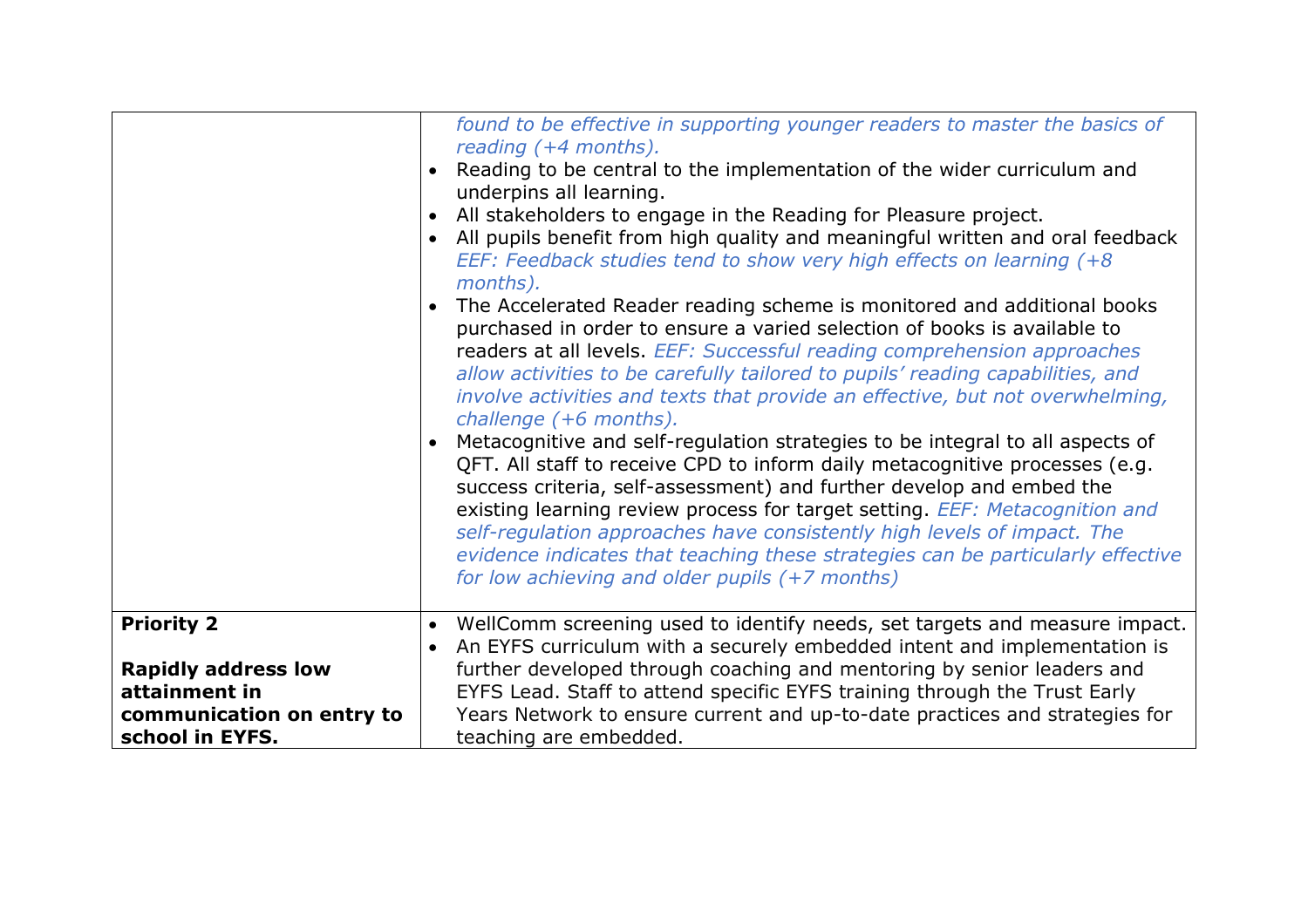|  | $\bullet$ Additional phonics books purchased to ensure pupils read books that are |  |
|--|-----------------------------------------------------------------------------------|--|
|  | matched to the current phase being taught in class. ( <i>EEF:</i> $+4$ months)    |  |
|  |                                                                                   |  |

| <b>Barriers to learning these</b><br>priorities address | Ensuring quality first teaching across the curriculum to improve outcomes for<br>all pupils through addressing the identified areas for development in school<br>and the leaders provide support for their phases and subjects.<br>Encouraging wider reading across the curriculum and at home as part of the<br>Reading for Pleasure project so that pupil's reading outcomes improve<br>• Robust curriculum offer in English and mathematics. |
|---------------------------------------------------------|-------------------------------------------------------------------------------------------------------------------------------------------------------------------------------------------------------------------------------------------------------------------------------------------------------------------------------------------------------------------------------------------------------------------------------------------------|
| <b>Projected Spending</b>                               | £43,010                                                                                                                                                                                                                                                                                                                                                                                                                                         |

# **Targeted academic support for current academic year**

| <b>Measure</b>                    | <b>Actions</b>                                                                                                                                        |
|-----------------------------------|-------------------------------------------------------------------------------------------------------------------------------------------------------|
| <b>Priority 1</b>                 | Use structured interventions from additional staff to provide additional<br>support to all pupils to ensure they make at least expected progress from |
| <b>High quality interventions</b> | their different starting points. Monitoring and evaluating assessment                                                                                 |
| informed by research              | information, holding pupil progress meetings and regularly evaluating                                                                                 |
| evidence.                         | interventions will ensure that those children, including HA pupil premium<br>children, meet their expected targets.                                   |
|                                   |                                                                                                                                                       |
|                                   | Extra staffing for small group focused teaching provisions in identified                                                                              |
|                                   | cohorts to improve outcomes in attainment and progress to be more in line                                                                             |
|                                   | with national averages.                                                                                                                               |
|                                   | Additional 1:1 reading intervention for all pupils in receipt of PPG.                                                                                 |
|                                   | Additional teacher to support morning lessons in Y6 meaning pupils can be                                                                             |
|                                   | taught in smaller class groups EEF: As the size of a class or teaching group                                                                          |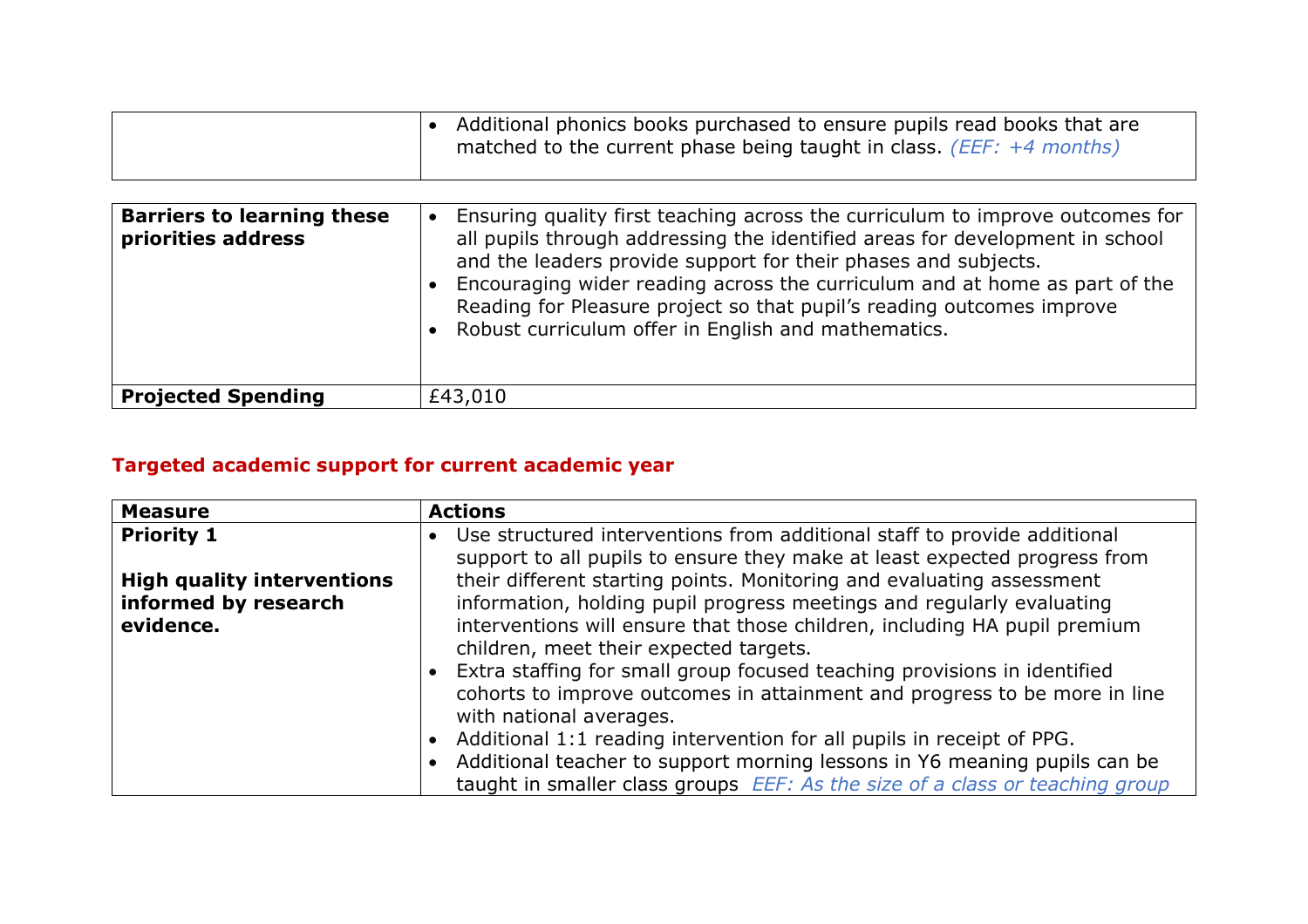|                                                   | gets smaller it is suggested that the range of approaches a teacher can<br>employ and the amount of attention each student will receive will increase,<br>improving outcomes for pupils. (Reduced class size: +3 months.)<br>Termly pupil/teacher conferencing to take place for pupils in receipt of PPG.<br>Pupils will benefit from personalised learning conversations to evaluate their<br>learning and set targets. (EEF: Feedback+8 months)<br>Extra staffing for SEMH focused interventions that combine PSHE curriculum<br>themes with rich language development, contextualised through core texts.<br>(EEF: Social and Emotional Learning +4 months.) School-level approaches to<br>developing a positive school ethos, which also aim to support greater<br>engagement in learning (Oral language interventions +5 months.)<br>Participate in the Nuffield Early Language Intervention - identified staff to<br>receive training and resources provided to deliver the intervention <i>EEF:</i><br>studies of oral language interventions consistently show positive impact on<br>learning, including on oral language skills and reading. Oral language<br>interventions consistently show positive impact on learning with slightly<br>larger effects for pupils from disadvantaged backgrounds. (Oral Language<br>Interventions +5months)<br>Interventions led by support staff to be closely linked to whole-class<br>metacognitive processes (e.g. pupils to assess their progress towards targets<br>during interventions). (EEF: Metacognition & Self-Regulation +7months)<br>In class interventions led by support staff to lean heavily on collaborative<br>approaches which are sometimes based around mixed-ability team-working<br>exercises in which roles are clearly assigned. ( <i>EEF: Collaborative learning</i> $+5$<br>months.)<br>Support staff have dedicated CPD time to meet specific identified needs |
|---------------------------------------------------|--------------------------------------------------------------------------------------------------------------------------------------------------------------------------------------------------------------------------------------------------------------------------------------------------------------------------------------------------------------------------------------------------------------------------------------------------------------------------------------------------------------------------------------------------------------------------------------------------------------------------------------------------------------------------------------------------------------------------------------------------------------------------------------------------------------------------------------------------------------------------------------------------------------------------------------------------------------------------------------------------------------------------------------------------------------------------------------------------------------------------------------------------------------------------------------------------------------------------------------------------------------------------------------------------------------------------------------------------------------------------------------------------------------------------------------------------------------------------------------------------------------------------------------------------------------------------------------------------------------------------------------------------------------------------------------------------------------------------------------------------------------------------------------------------------------------------------------------------------------------------------------------------------------------------------------------|
| <b>Rapidly address Speech</b><br>and Language and | Speech & language therapists to support staff in delivering the WELLCOMM<br>$\bullet$<br>programme to all Nursery and Reception children, an intervention for<br>improving communication, speech and language that will impact on the                                                                                                                                                                                                                                                                                                                                                                                                                                                                                                                                                                                                                                                                                                                                                                                                                                                                                                                                                                                                                                                                                                                                                                                                                                                                                                                                                                                                                                                                                                                                                                                                                                                                                                      |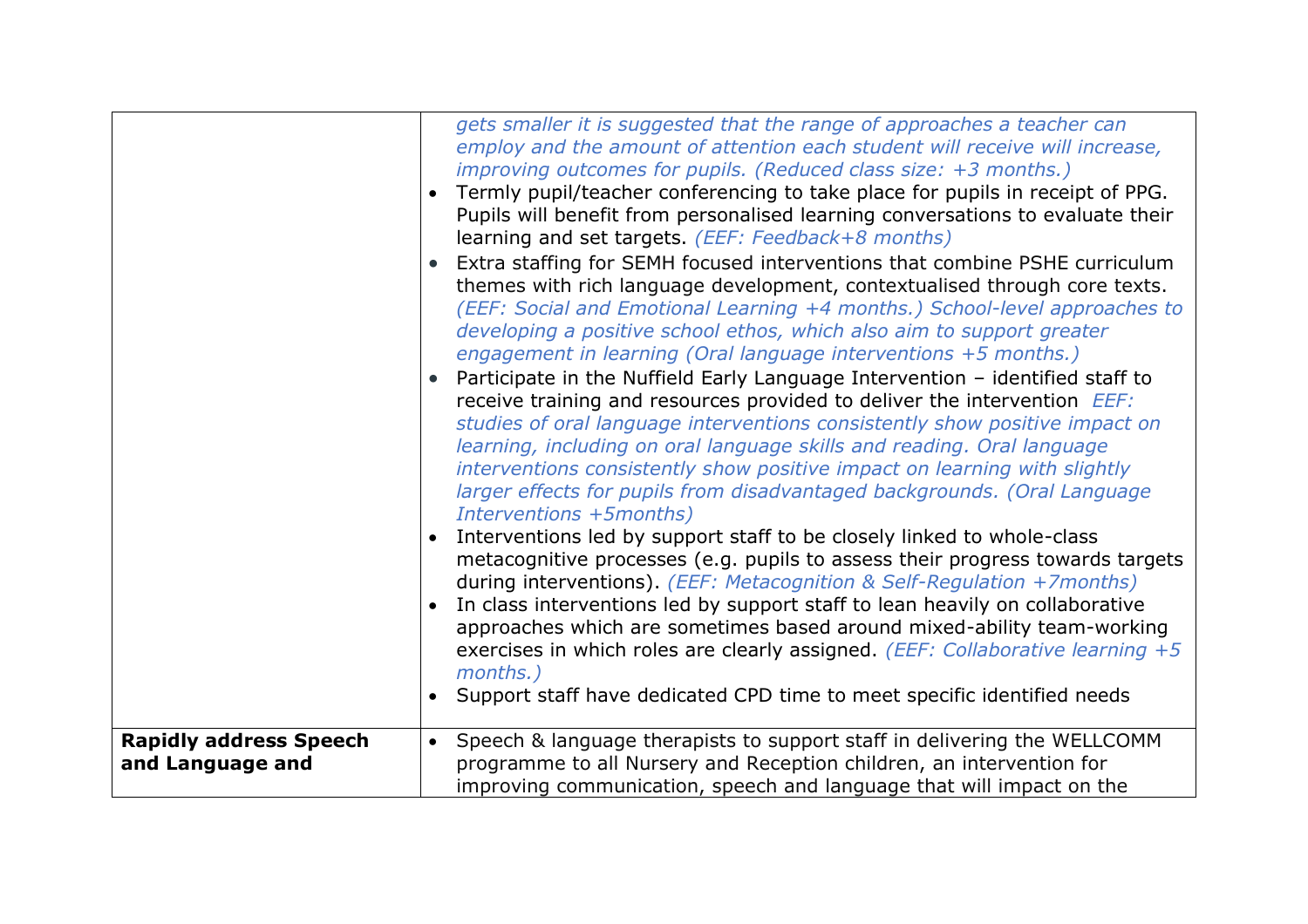| communication on entry to<br>school in EYFS.                                                                                 | outcomes for all children by the end of EYFS, particularly those eligible for<br>pupil premium.<br>Additional TA time in Nursery and Reception to target PP pupils through S&L<br>and reading interventions EEF: the evidence suggests that early years and<br>pre-school interventions have a positive impact, delivering an average of<br>around five additional months' progress. The approach appears to be<br>particularly beneficial for children from low-income families (Early Years<br>Interventions +5 months).                                                                                                                                                                                               |  |
|------------------------------------------------------------------------------------------------------------------------------|--------------------------------------------------------------------------------------------------------------------------------------------------------------------------------------------------------------------------------------------------------------------------------------------------------------------------------------------------------------------------------------------------------------------------------------------------------------------------------------------------------------------------------------------------------------------------------------------------------------------------------------------------------------------------------------------------------------------------|--|
| Meet the safeguarding<br>needs of identified families<br>to improve outcomes for<br>children in need of pastoral<br>support. | Continue to deliver a comprehensive programme of pastoral support to<br>$\bullet$<br>children and their families.<br>All school staff to undertake ACEs training in order to understand how<br>$\bullet$<br>adverse childhood experiences can build barriers to learning.<br>Targeted interventions to meet the social and emotional needs of pupils and<br>address the barriers to learning derived from pastoral needs.<br>All staff receive regular safeguarding CPD.<br>Section 175 audit is used to further improve safeguarding practices<br>EEF: Social & Emotional Learning interventions have an identifiable and<br>valuable impact on attitudes to learning and social relationships in school (+4<br>months) |  |

| <b>Barriers to learning these</b><br>priorities address | Ensuring interventions are targeted to focus on closing the attainment gap<br>between disadvantaged and non-disadvantaged pupils and all pupils make at<br>least expected progress from their starting points.<br>Encouraging wider reading across the curriculum and at home as part of the<br>Reading for Pleasure project so that pupil's reading outcomes improve.<br>Robust curriculum offer in English and mathematics. |
|---------------------------------------------------------|-------------------------------------------------------------------------------------------------------------------------------------------------------------------------------------------------------------------------------------------------------------------------------------------------------------------------------------------------------------------------------------------------------------------------------|
|                                                         | Reducing low oral language skills on entry to school                                                                                                                                                                                                                                                                                                                                                                          |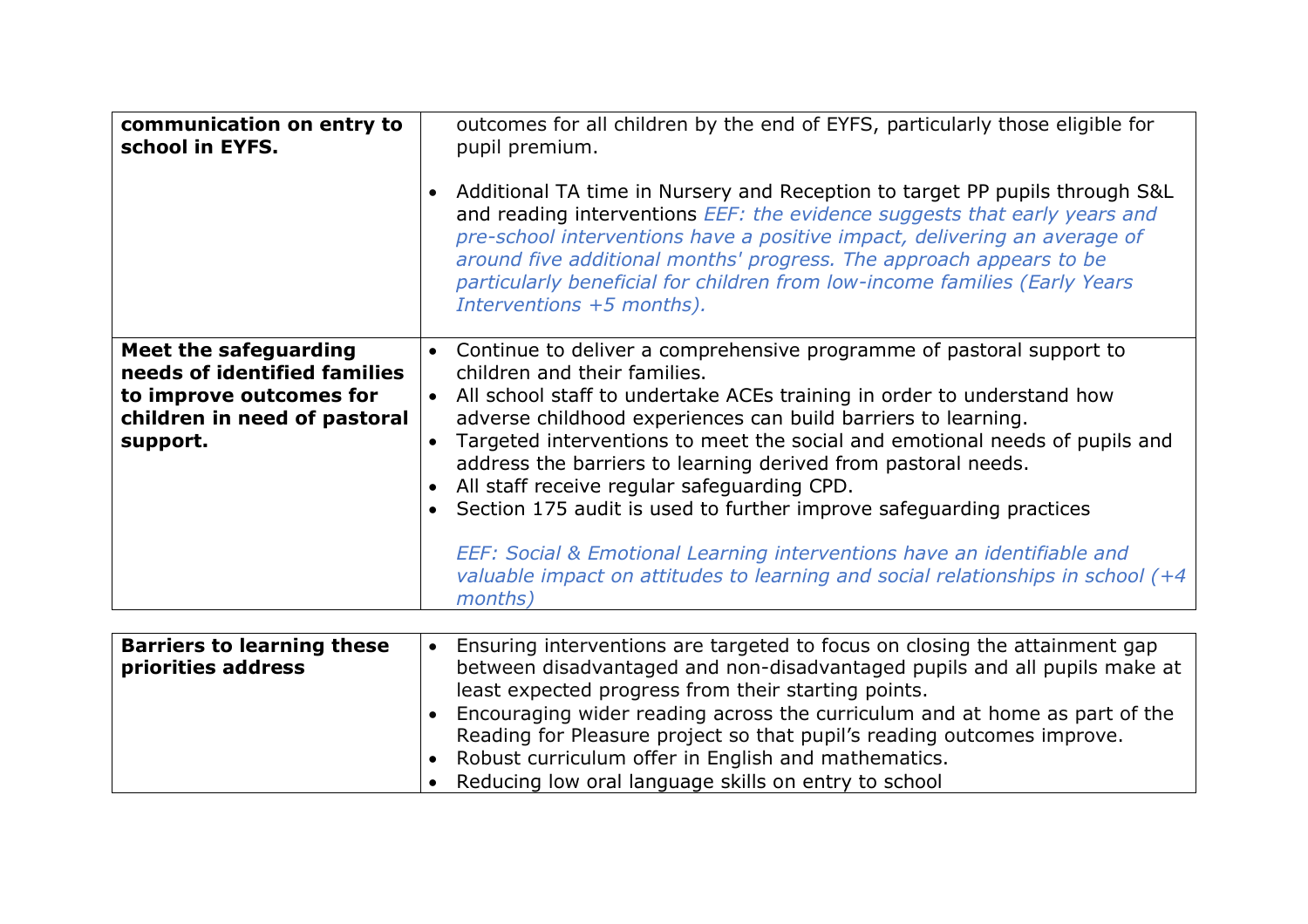|                           | • Safeguarding and pastoral needs of pupils and their families are met and this<br>has a positive impact on pupils' behaviour for learning. |
|---------------------------|---------------------------------------------------------------------------------------------------------------------------------------------|
| <b>Projected Spending</b> | £55,150                                                                                                                                     |

# **Wider strategies for current academic year**

| <b>Measure</b>                                                                                                                                     | <b>Actions</b>                                                                                                                                                                                                                                                                                                                                                                                                                                                                                                                                                                                                                                                                                                                                                                  |  |
|----------------------------------------------------------------------------------------------------------------------------------------------------|---------------------------------------------------------------------------------------------------------------------------------------------------------------------------------------------------------------------------------------------------------------------------------------------------------------------------------------------------------------------------------------------------------------------------------------------------------------------------------------------------------------------------------------------------------------------------------------------------------------------------------------------------------------------------------------------------------------------------------------------------------------------------------|--|
| Priority 2 -<br><b>Continue to improve</b><br>attendance to ensure that<br>children are regularly<br>accessing the educational<br>offer in school. | Attendance Lead to monitor attendance daily, make first day absence calls,<br>liaise with external agencies to identify additional support required, work<br>with Lead DSL to share concerns and provide additional pastoral support.<br>Persistently absent children reported and monitored in weekly safeguarding<br>meetings.<br>Early engagement with parents when attendance is below 95%.<br>(EEF: Parental Engagement +3 months.)<br>Free breakfast club provided for targeted children who have low attendance<br>or poor punctuality. This will ensure that all children have an opportunity to<br>eat a healthy breakfast to improve concentration, develop social skills<br>through a range of activities and encourage children to attend regularly and<br>on time. |  |
| <b>Improve parental</b><br>engagement in all areas of<br>school life.                                                                              | Encourage parental engagement by running workshops and providing<br>resource packs.<br>Reading at home is scaffolded to ensure parents can support their children.<br>Parents are provided with comprehensive reading guides with instruction on<br>how to support reading at home.<br>• Purchase an online communication platform.                                                                                                                                                                                                                                                                                                                                                                                                                                             |  |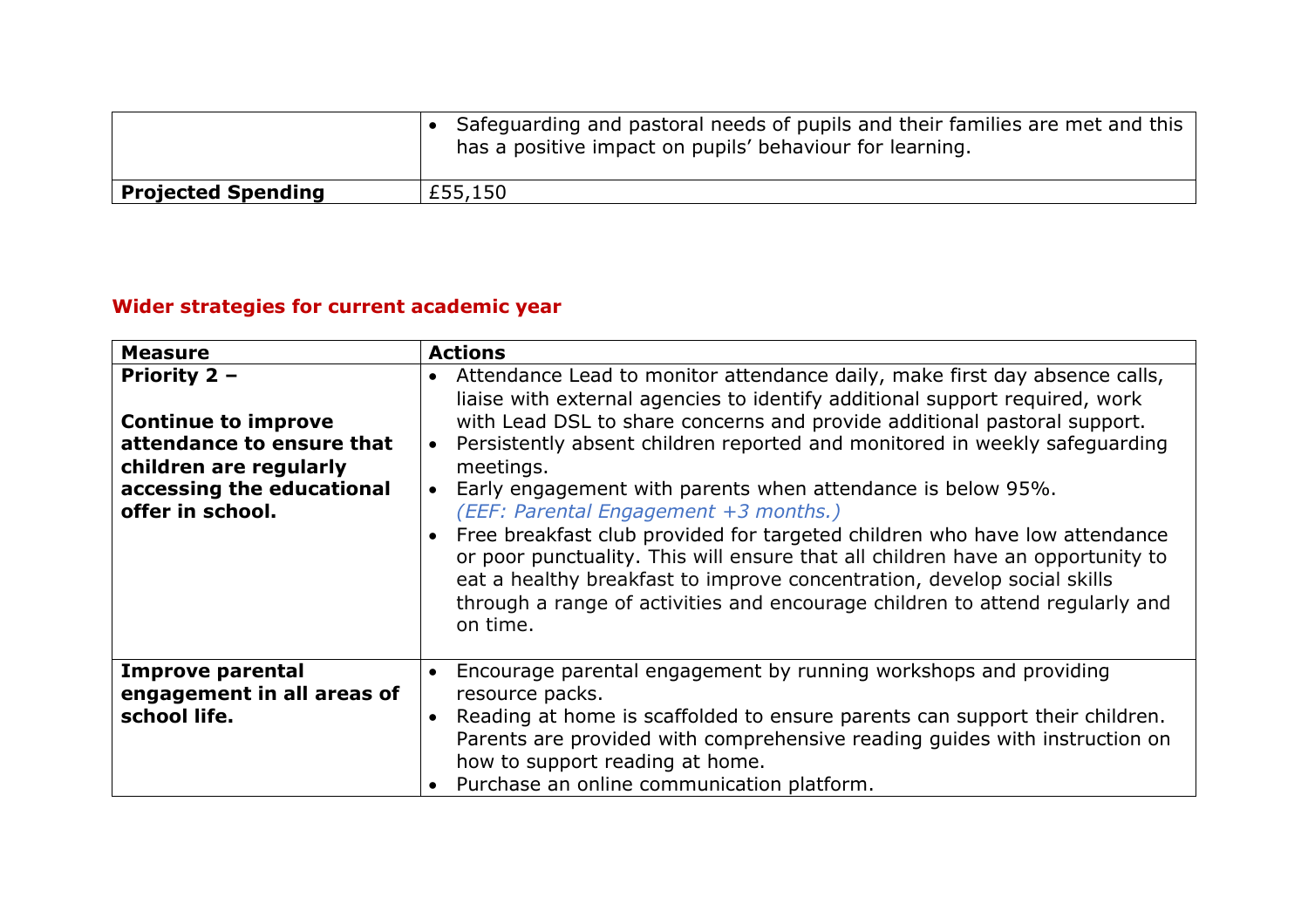|                                                                                                      | • Parent voice is represented through our Parent & Community Forum.<br>School website is regularly updated with information about the school<br>$\bullet$<br>including curriculum.<br>(EEF: Parental Engagement +3 months.)                                                                                                                                                                                                                                                                                                                                                                                                                                                                                                                                                                                                                                                                                                                                                                                                                                                                    |  |
|------------------------------------------------------------------------------------------------------|------------------------------------------------------------------------------------------------------------------------------------------------------------------------------------------------------------------------------------------------------------------------------------------------------------------------------------------------------------------------------------------------------------------------------------------------------------------------------------------------------------------------------------------------------------------------------------------------------------------------------------------------------------------------------------------------------------------------------------------------------------------------------------------------------------------------------------------------------------------------------------------------------------------------------------------------------------------------------------------------------------------------------------------------------------------------------------------------|--|
| Pupils are exposed to a rich<br>and varied range of social,<br>cultural and sporting<br>experiences. | A broad range of enrichment opportunities are offered, in addition to meeting<br>$\bullet$<br>national curriculum requirements, including:<br>Forest Schools.<br>Allotment work.<br>EEF: studies of adventure learning interventions consistently show positive<br>benefits on academic learning (Outdoor and Adventure Learning +4months)<br>Cooking.<br>Peripatetic Music opportunities, including instrument tuition and vocal<br>coaching. (EEF: Arts Participation +2 months.)<br>Fully funded enrichment days linked to learning in the curriculum.<br>Residential visits and other school visits are partially funded.<br>Sporting events.<br>• Extra-curricular clubs funded to ensure all disadvantaged pupils engage fully<br>in school opportunities. ( <i>EEF: Sports Participation <math>+2</math> months</i> )<br>Key national cultural events and celebrations are mapped out throughout the<br>year.<br>Disadvantaged pupils to be included in opportunities for leadership roles<br>throughout the school (e.g. School Council, Junior Safeguarding<br>Ambassadors, Eco Team) |  |
| <b>Pupils have adequate</b><br>access to Technology to be<br>able to engage in home<br>learning.     | Provide access to a laptop and internet at home for those most in need.<br>$\bullet$<br>(EEF: Digital Technology +4 months)                                                                                                                                                                                                                                                                                                                                                                                                                                                                                                                                                                                                                                                                                                                                                                                                                                                                                                                                                                    |  |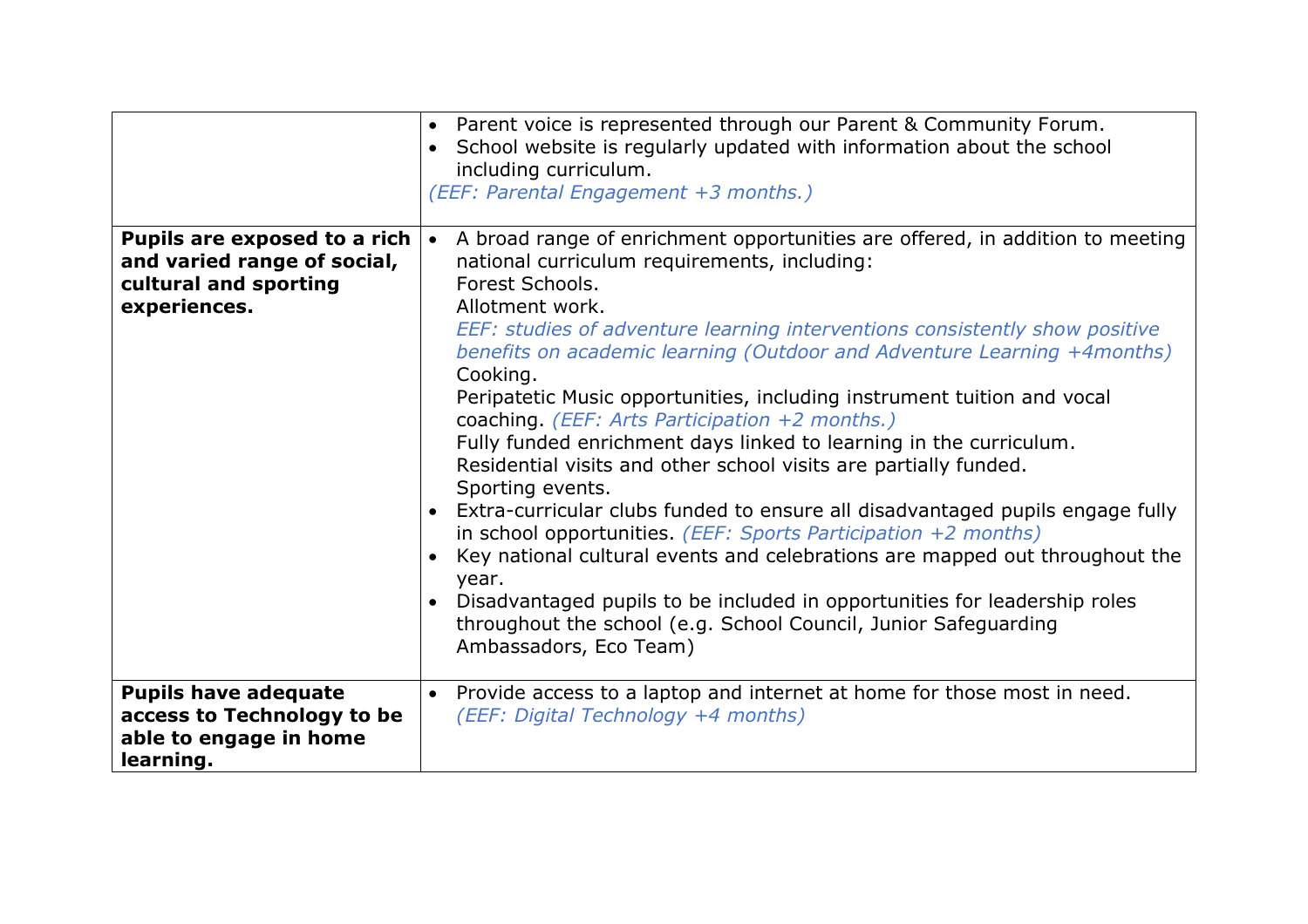| <b>Barriers to learning these</b><br>priorities address | Poor language and comprehension skills, particularly in relation to<br>$\bullet$<br>vocabulary when speaking and listening and reading.<br>There is a higher rate of persistent absence and late arrivals amongst<br>disadvantaged children.<br>Low levels of parental engagement in learning and school life.<br>$\bullet$ |
|---------------------------------------------------------|-----------------------------------------------------------------------------------------------------------------------------------------------------------------------------------------------------------------------------------------------------------------------------------------------------------------------------|
| <b>Projected Spending</b>                               | £34,840                                                                                                                                                                                                                                                                                                                     |

# **Monitoring and implementation**

| <b>Area</b>                | <b>Challenge</b>                                                                                                                                                                                                         | <b>Mitigating Action</b>                                                                                                                                                                                                                                                                                                                                                                                                                                                                                                                                                                                     |
|----------------------------|--------------------------------------------------------------------------------------------------------------------------------------------------------------------------------------------------------------------------|--------------------------------------------------------------------------------------------------------------------------------------------------------------------------------------------------------------------------------------------------------------------------------------------------------------------------------------------------------------------------------------------------------------------------------------------------------------------------------------------------------------------------------------------------------------------------------------------------------------|
| <b>Teaching</b>            | Ensuring that teachers receive their<br>$\bullet$<br>coaching entitlement and coaches have<br>the time to carry out coaching alongside<br>their other responsibilities.<br>Disruption caused by COVID related<br>absence | Rigorous monitoring and evaluation<br>$\bullet$<br>timetable to ensure that subject leaders<br>and SLT support teaching and learning<br>across school to ensure it is at least good.<br>Leadership capacity in school and the Trust<br>School Improvement Team will support<br>coaching (including lesson study) and PPA<br>support to provide appropriate training to<br>meet the targets set out in the SDP and<br>individual professional development<br>opportunities.<br>Efficient planning for INSET days and<br>dedicated CPD time during staff meetings<br>to deliver an impactful programme of CPD. |
| <b>Targeted</b><br>support | Timetabling, so that interventions<br>$\bullet$<br>happen consistently, but do not have a<br>detrimental impact on wider learning.<br>Staff absence due to COVID-19                                                      | Monitor timetables rigorously to ensure<br>that planned interventions are taking place.<br>Precise use of catch-up funding to deploy<br>academic mentors to lead interventions.                                                                                                                                                                                                                                                                                                                                                                                                                              |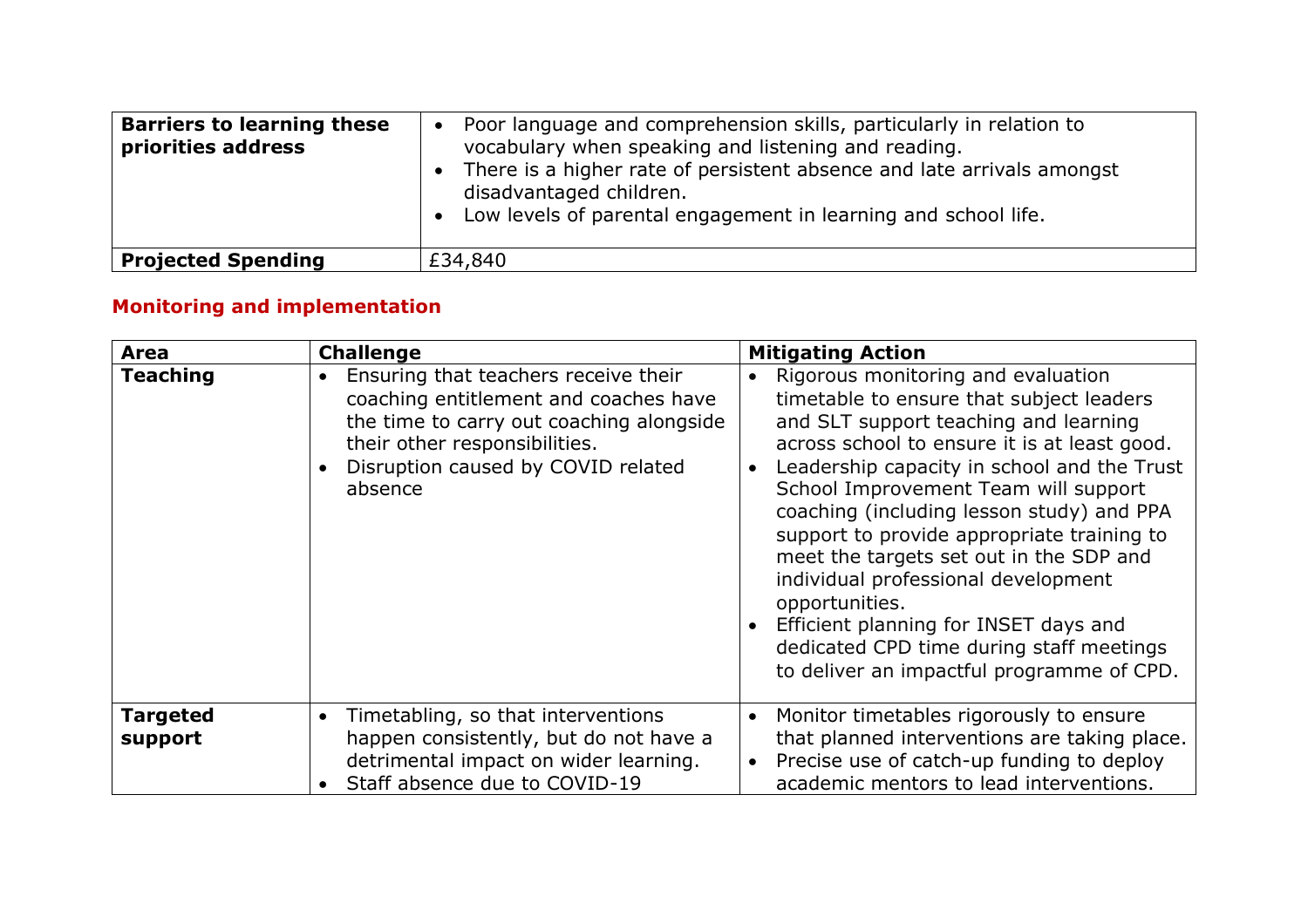|                         |                                                                                                                                               | • Ensure that all staff involved in<br>interventions have access to high-quality<br>CPD.                                                                                                                                                                                                                                                                                          |
|-------------------------|-----------------------------------------------------------------------------------------------------------------------------------------------|-----------------------------------------------------------------------------------------------------------------------------------------------------------------------------------------------------------------------------------------------------------------------------------------------------------------------------------------------------------------------------------|
| <b>Wider strategies</b> | Engaging and supporting parents to be<br>involved in their children's education<br>and address wider issues that impact on<br>their learning. | Attendance Lead to support parents with<br>improving pupil attendance and<br>punctuality.<br>Directly target families experiencing the<br>most difficulties by establishing effective<br>relationships via the pastoral team.<br>Directly target the most disadvantaged<br>families to engage in activities in EYFS to<br>support with communication skills and<br>early reading. |